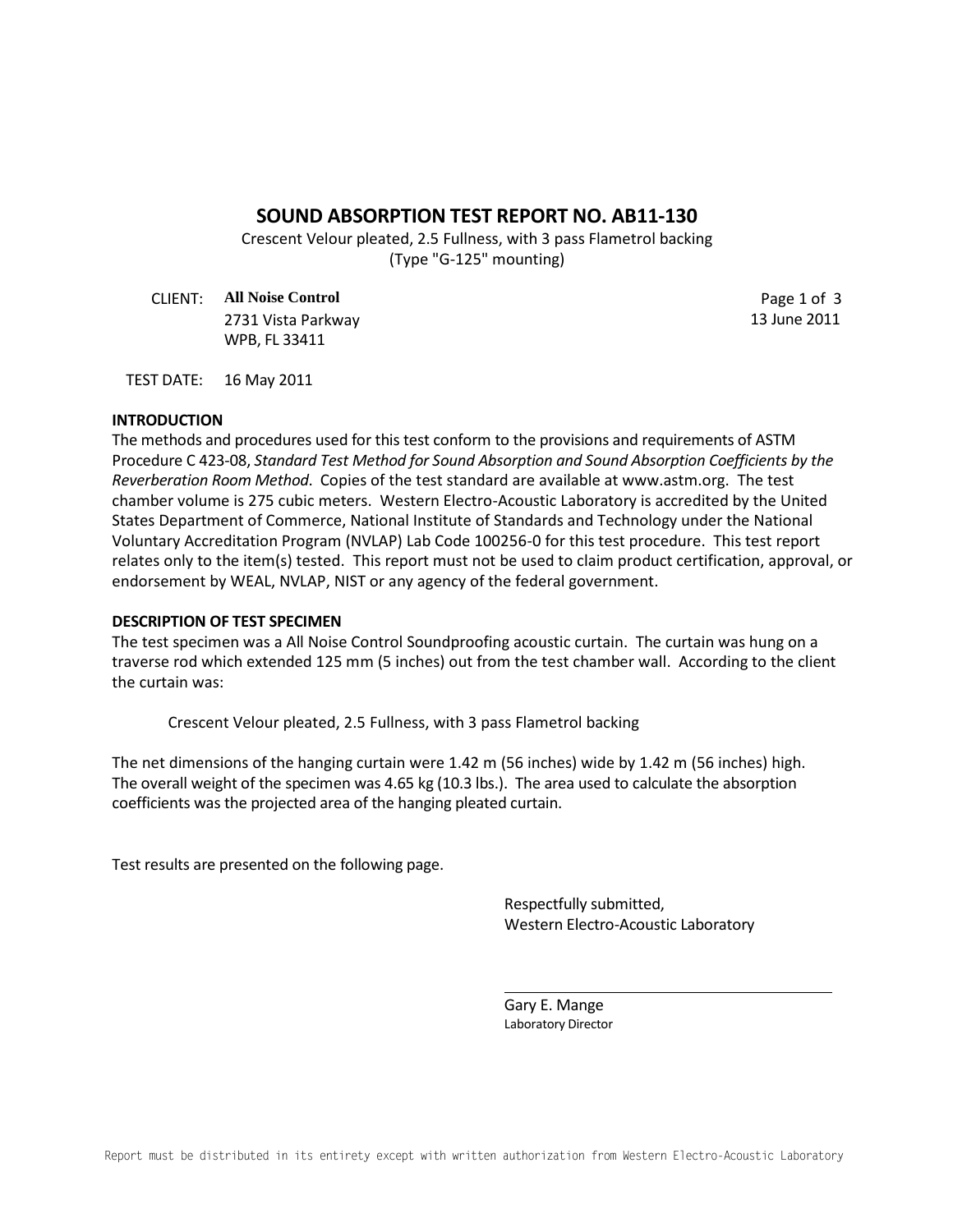TEST DATE: 16 May 2011

Page 2 of 3 13 June 2011

Mounting per ASTM E 795-00: Type G-125

Area tested: 21.78 ft<sup>2</sup> (2.02 m<sup>2</sup>)

Temperature: 71.8" F

Humidity: 47.3%

Pressure: 28.65 in. of Hg

## **TEST RESULTS**

 $\overline{\phantom{a}}$ 

| Frequency<br>in Hz | Absorption<br>in Sabins | Absorption<br>Coefficients |
|--------------------|-------------------------|----------------------------|
| 100                | 0.0                     | 0.00                       |
| 125                | 0.8                     | 0.04                       |
| 160                | 7.9                     | 0.36                       |
| 200                | 10.1                    | 0.46                       |
| 250                | 9.3                     | 0.43                       |
| 315                | 16.5                    | 0.76                       |
| 400                | 22.8                    | 1.05                       |
| 500                | 23.1                    | 1.06                       |
| 630                | 21.7                    | 1.00                       |
| 800                | 21.5                    | 0.99                       |
| 1000               | 21.7                    | 0.99                       |
| 1250               | 21.2                    | 0.97                       |
| 1600               | 22.9                    | 1.05                       |
| 2000               | 23.0                    | 1.06                       |
| 2500               | 22.5                    | 1.03                       |
| 3150               | 25.6                    | 1.17                       |
| 4000               | 25.1                    | 1.15                       |
| 5000               | 26.5                    | 1.22                       |
|                    |                         | 0.90<br>NRC                |

#### 1/3 Octave Band Absorption Data

**S?N 0.90** 

Report must be distributed in its entirety except with written authorization from Western Electro-Acoustic Laboratory

じづ

NW